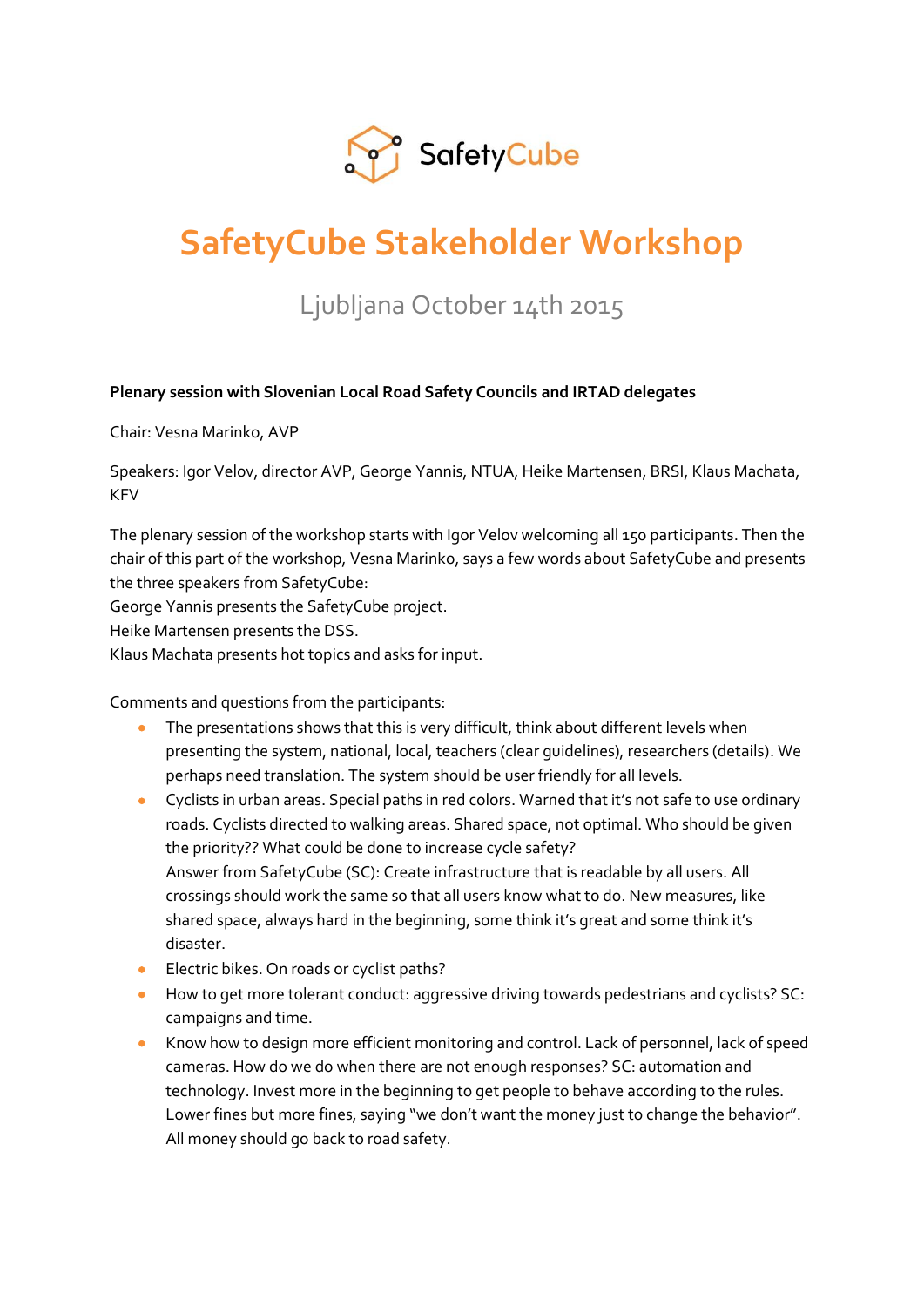- **•** Pedestrians is the most vulnerable group. Especially elderly. Any measures? Light, information, better readable paths, low steps, campaigns (reflective gear!).
- Not sufficient public transport.
- Electric cars cause accidents while they are silent. Problem especially with blind. Have to change behavior at pedestrians, check for both silent cars and cyclists.
- **Speeding in one of the major factors of accidents in Slovenia. Use mobile phones.** Implement stationary devices that will in long term prevent the speeding. Local and national has to cooperate. Cameras have not been well accepted by the local people when introducing cameras in Maribor so now they are not used. SC: speed cameras normally very effective. Tell people why you put the cameras. Put them on "black spots". Take the people with you. Inform why you do a measure.
- **If environment not safe enough we need to cooperate. Various cultures, various fields. SC:** better results together. We have to develop step by step a common approach. What is the difference between successful and not successful countries within road safety?

# **Breakout session with delegates from IRTAD group**

The breakout part of the workshop with 23 participants, where of 11 IRTAD delegates from organisations that are not SafetyCube partners, was chaired by George Yannis.

First the participants were asked to give their feedback on the SafetyCube Road Safety Decision Support System. What would you like to see in the DSS?

- **IMPORTANT INSTANT IN A STARK IN A STARK IN A STARK IN A STARK IN A STARK INCO** Information.
- **•** Provide details if a measure needs large human resources, material costs or maintenance, absolute value, time to bring results. Beyond cost effectiveness.
- We need a good level system. How much back ground information? Comparable methodologies. Suggestion to first get information and then more detailed of you click more. Two kind of users: specialized or generalist? A decision maker need a line of reasoning and not necessarily all the details.
- Establish link between the topics. One problem can be solved in different ways. Combined effect of measures, a measure could address several problems.
- Risk factors for the risks but can also the different risks be ranked? Probably if you had very good data but not realistic?
- **Contributing factors. What will more be needed as new research, where are the holes?**
- Who is the main target group? SC: All. The information should be there and transparent. It's very complicated.
	- Perhaps it's a long way to get municipality to use an English internet system??
- Wish to have preselection of measures at country level for reasons of uniformity SC: distinguish the different levels, but the overall political decision lies to the decision makers
- We should provide full and reliable documentation.
- How could we be sure that the decision makers can handle this information in the right way? Should also ask an expert regarding the support for the final decision. The DSS should just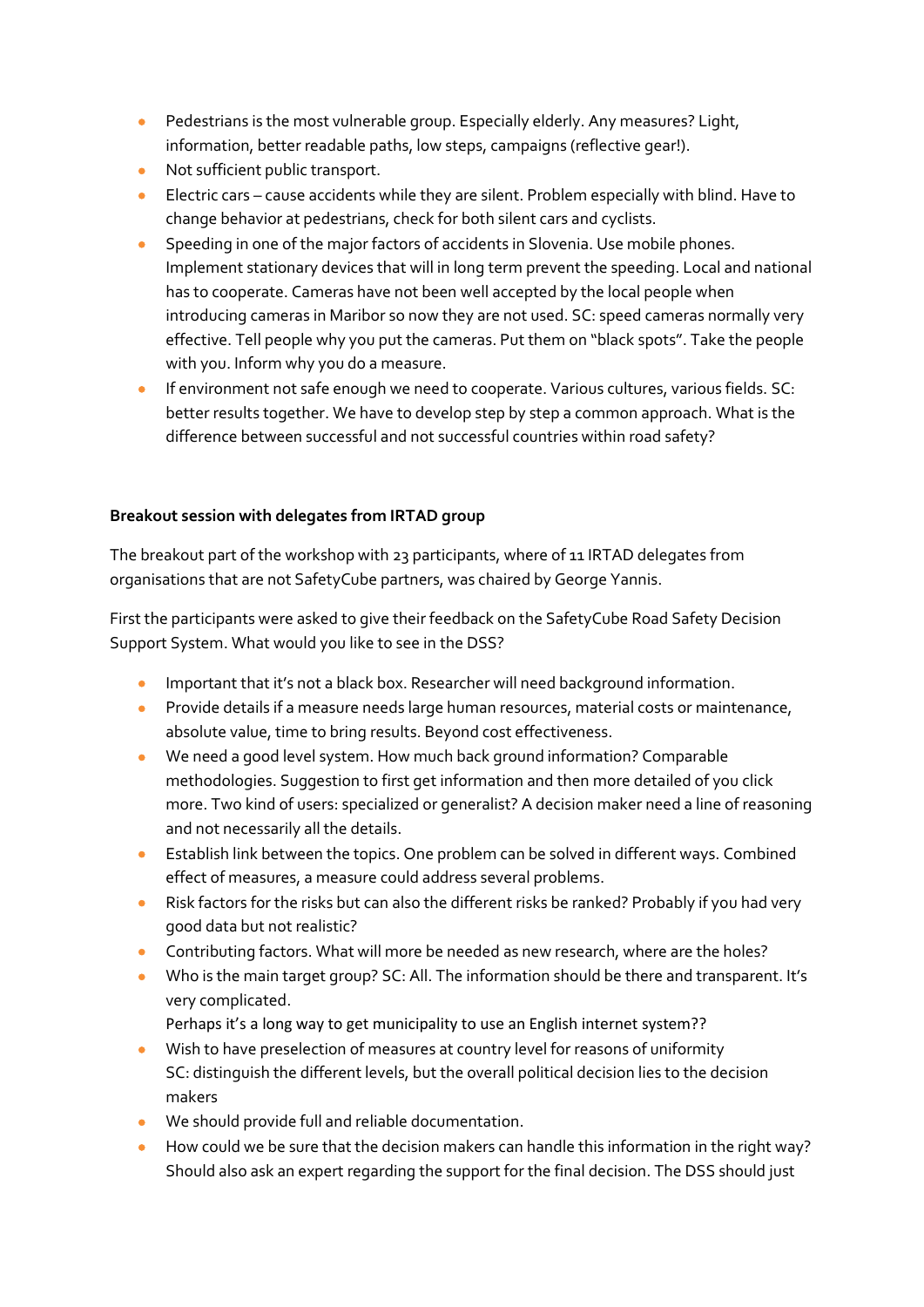be used as guide of what to choose between. Suggestion to rank best practice of the alternatives.

- Cost effectiveness how long time?
- **Evaluate the methodologies used.**
- We should give transparent facts. Filter system. Levels (strategic, operational). As many measures and dimensions as possible.
- **If there is something that we want to include but there is no measure, do we leave it out** completely? Include "expert opinion"? Comment: not use the word expert while some people then think that this is fact.
- Outdated data. Would not trust if only too old studies. Could put a note on when latest reviewed. Add dates of the measures.
- Want links to studies, best practice etc.
- Make sure the relevant topics are covered. Else the system will lose its trust if the user tries different topics without getting a result.
- Add suggestions how to use and how to exploit the DSS. Include instructions supporting the decision makers and experts.

The second task of the breakout session was to take a deeper look at the "hot topics" collected from other stakeholders on the workshop in Brussels in June 2015. More items were added and then all participants were allowed to vote on their highest prioritized items within each of the six categories. Every participant gave 3 points to the highest prioritized item, two points to the second prioritized item and one point to the third prioritized item. The result can be seen in table 1, 2 and 3. In the tables the items in black text are from the previous workshop and the items in blue text are items added in this workshop.

| Infrastructure                                          | <b>Votes</b> |
|---------------------------------------------------------|--------------|
| Urban road safety                                       | 36           |
| Self explaining and forgiving roads                     | 23           |
| Enforcement by police or cameras                        | 18           |
| Dynamic speed limits                                    | 11           |
| Effective road markings                                 | 11           |
| credible speed limits                                   | 9            |
| Road lighting                                           | 5            |
| Speed limit at highways - differences between countries | 3            |
| Influence of maintenance                                |              |
| Fixed obstacles - road side                             |              |

**Table 1 Hot topics within the category Infrastructure.**

#### **Table 2 Hot topics within the category Human.**

| Human                                     | <b>Votes</b> |
|-------------------------------------------|--------------|
| Fitness to drive (from fatigue to health) |              |
| Serious injuries                          | 19           |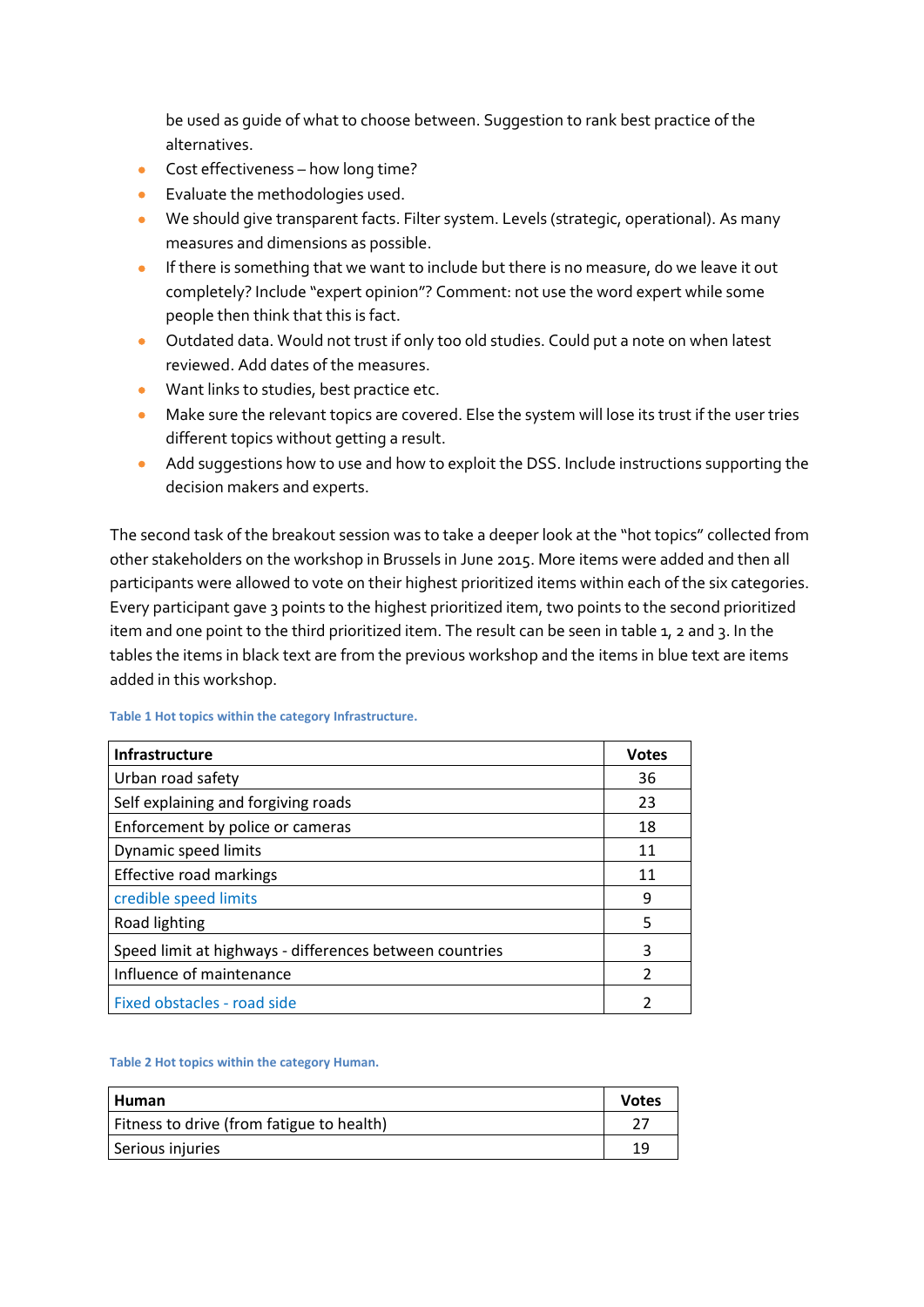| Safety Education (especially children) + licensing/lessions refresh |    |
|---------------------------------------------------------------------|----|
| every 10 years                                                      | 19 |
| Mobile phone use                                                    | 13 |
| Elderly road users                                                  | 12 |
| Implement existing rules                                            | 11 |
| Aggression - recklessness and intended                              | 7  |
| Link road safety and health sector                                  | 5  |
| Effect of (new/different) types of drugs (ecpecially young drivers) | 5  |
| Young drivers: restrictions vs. Mobility                            | 5  |
| Link road safety and environment (pollution, energy use <-> speed)  | 2  |
| Sleepiness at the wheel                                             | 1  |
| Post crash care                                                     |    |

## **Table 3 Hot topics within the category Vehicle.**

| Vehicle                                                 | <b>Votes</b> |
|---------------------------------------------------------|--------------|
| Advanced driver support system, vehicle automation      | 46           |
| E-bikes                                                 | 25           |
| Active and passive safety                               | 19           |
| Heavy goods vehicles                                    | 10           |
| Technologies in the "driverless car" field              | 9            |
| Active transport                                        | 3            |
| Silent electric cars                                    | 2            |
| (Semi-)automated driving -> influence on driving skills |              |

#### **Table 4 Hot topics within the category VRU.**

| <b>VRU</b>                                           | <b>Votes</b> |
|------------------------------------------------------|--------------|
| Growing share of elderly road users, especially VRU  | 35           |
| Cyclists (all cycle items)                           | 29           |
| PTW safety                                           | 27           |
| Underreporting: pedestrian and cyclist accidents     | 12           |
| Shared space, 20/30km/h zones: risk for VRUs?        | 9            |
| Single bicycle crashes                               | 4            |
| Pedestrian crossing design                           | 3            |
| Cyclists interaction with speed pedelecs             | 2            |
| <b>Bicycle helmets</b>                               |              |
| VRU in emerging economies                            | 1            |
| VRU's vs. Automation                                 | O            |
| "Dooring" of cyclists                                | O            |
| Use of phone and headings on bicycle or pedestrian   | 0            |
| <b>Bicycle highways</b>                              | 0            |
| Bicycles infratructure at crossroads and roundabouts | O            |
| Disabled people                                      | O            |